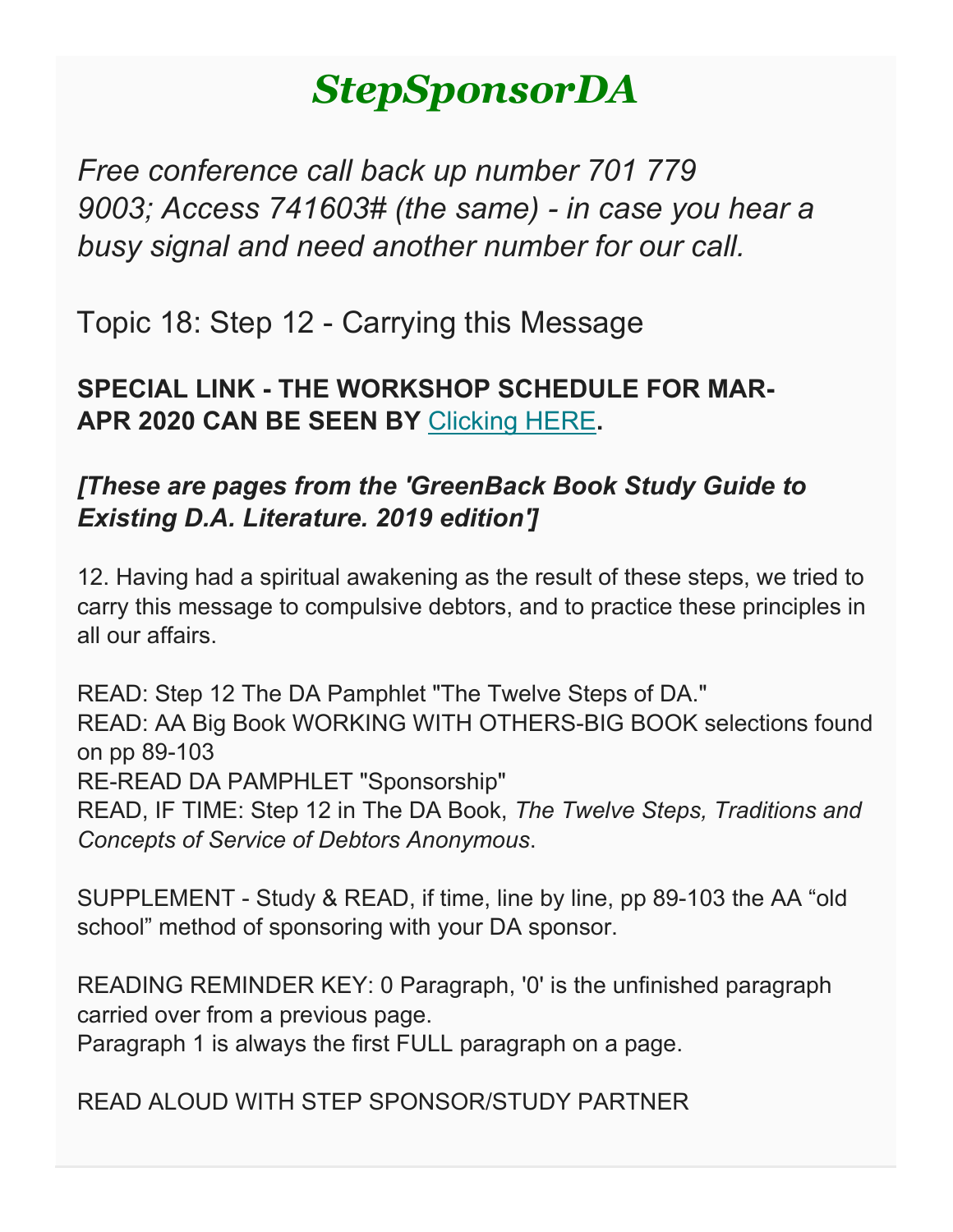STEP 12

Read Aloud Together from DA Pamphlet: "The 12 Steps of DA", Step 12

Read Aloud Together from AABB:

- Step 12 Explanation: p 89: 1 and 2
- Step 12 Promises: p 89: 1 and 2
- Step 12 Approach p 90:4, p 91:3-4, p 92, p 93:0-1

Step 12 How serious is the newcomer? Suggest reading literature p 95:2-3-4

- Step 12 Is it possible to stay solvent regardless of circumstance p 98:1
- Step 12 Is not about avoiding "triggers": p 100:4-p 101:0, p 101:2
- Step12 Our job is: p 102:2

RE-Read Aloud Together the DA Pamphlet "Sponsorship"

DISCUSSION ABOUT SPONSORSHIP: What are the most important things I have learned about sponsorship from the DA Pamphlets and from the pages of the AABB p 89 thru p 103?

In revisiting the pamphlet, "Sponsorship", what did you notice different as you re-read this, about BEING a sponsor vs. HAVING a sponsor.

Read Aloud Step 12 in The DA Book, *The Twelve Steps, Traditions and Concepts of Service of Debtors Anonymous*.

SUPPLEMENT: AABB Study Notes

Step 12 has four parts:

1) The Promise - "Having had a spiritual awakening"

2) The Work - "as a result of these steps,"

 3) Our Primary Purpose - "we tried to carry this message to alcoholics"

 4) The Example We Set - "and to practice these principles in all our affairs"

 If you have carefully followed the directions to this point, you are ready to begin "sponsoring" the debtors who still suffer and are willing to go to any length for victory over compulsive debting.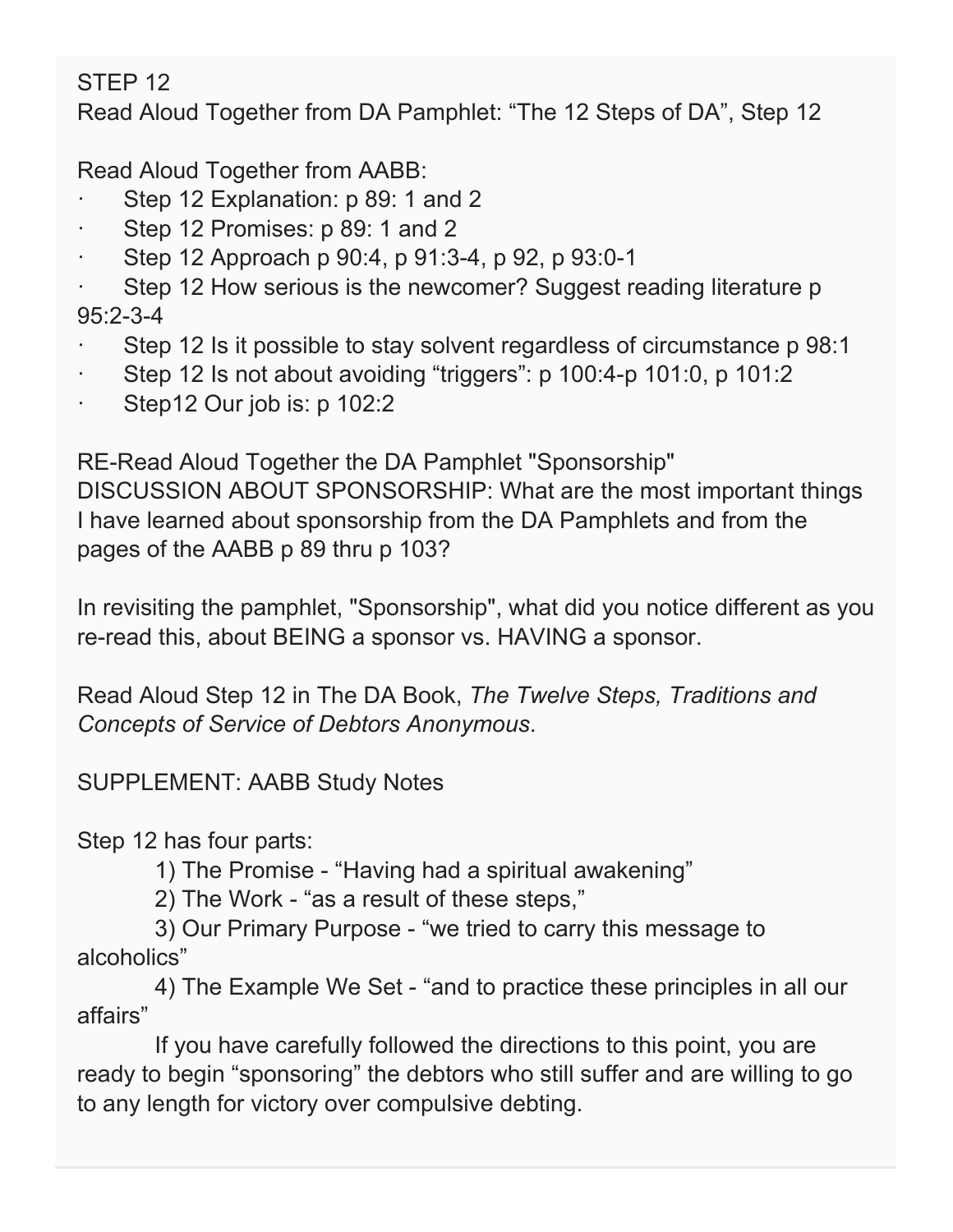This is what we do to grow spiritually and continue to enjoy our debt solvency. We come to Debtors Anonymous because lack of will power was our dilemma. Through the first 9 Steps, we are given the Power to recover. To receive more of the Power that permits us to live a life that is filled with peace, serenity and purpose, we MUST try to pass it on to others.

# Sponsorship as described in AA BB

- What is the most important purpose for me to carry this message? (p. 89)
- What did I learn about the early days, when AAs went to hospitals and found professionals and concerned family members to guide them to a person who might need their help?
- What does the AA text say specifically NOT to do?
- What directions did I find concerning approaching a potential new member of DA?

# **SUPPLEMENT Sponsorship Study Notes**

# **Sponsorship as described in DA Pamphlets "Sponsorship" and "The Twelve Steps of DA"**

- What directions did I find concerning approaching a potential new member of DA?
- What does the text say specifically NOT to do?
- What does it say a sponsor IS? What does it say a sponsor in NOT?

# **SUPPLEMENT: DA MEETINGS - DISCUSSION WITH A DA STEP OR SPONSOR/STUDY PARTNER**

#### · **The FIRST WAY we carry** *this* **message is in our sharing at our home DA meeting:**

We claim an environment where it is agreed that we speak about, and place our minds and consciousness upon, our *experience* of living the *solution* through abstinence, spirituality and working the steps of *Debtors* Anonymous. In respect for this environment, those who are not yet abstinent and who have not yet done the Twelve Step work will use this time to absorb the experience of abstinent DA members and use the time for listening rather than sharing.

#### **MEETING DO's AND DON'Ts**

· **Our First Tradition states that our primary purpose is to stop debting and help others recover from compulsive debting.**

· **Our Third Tradition states that the only REQUIREMENT for DA membership is a desire to stop incurring new unsecured debt. ONLY share in meetings if you have that honest desire.**

DO At your DA meeting, commit to sharing the solution: your experience, your strength and your hope as to *how* you stay abstinent, work the steps, use prayer and meditation to expand your spirituality, use the tools and maintain your recovery, AND WHY all of that is beneficial. 12 Step meetings exist to inspire, by sharing the experience of making change, the way we benefit or gain strength from those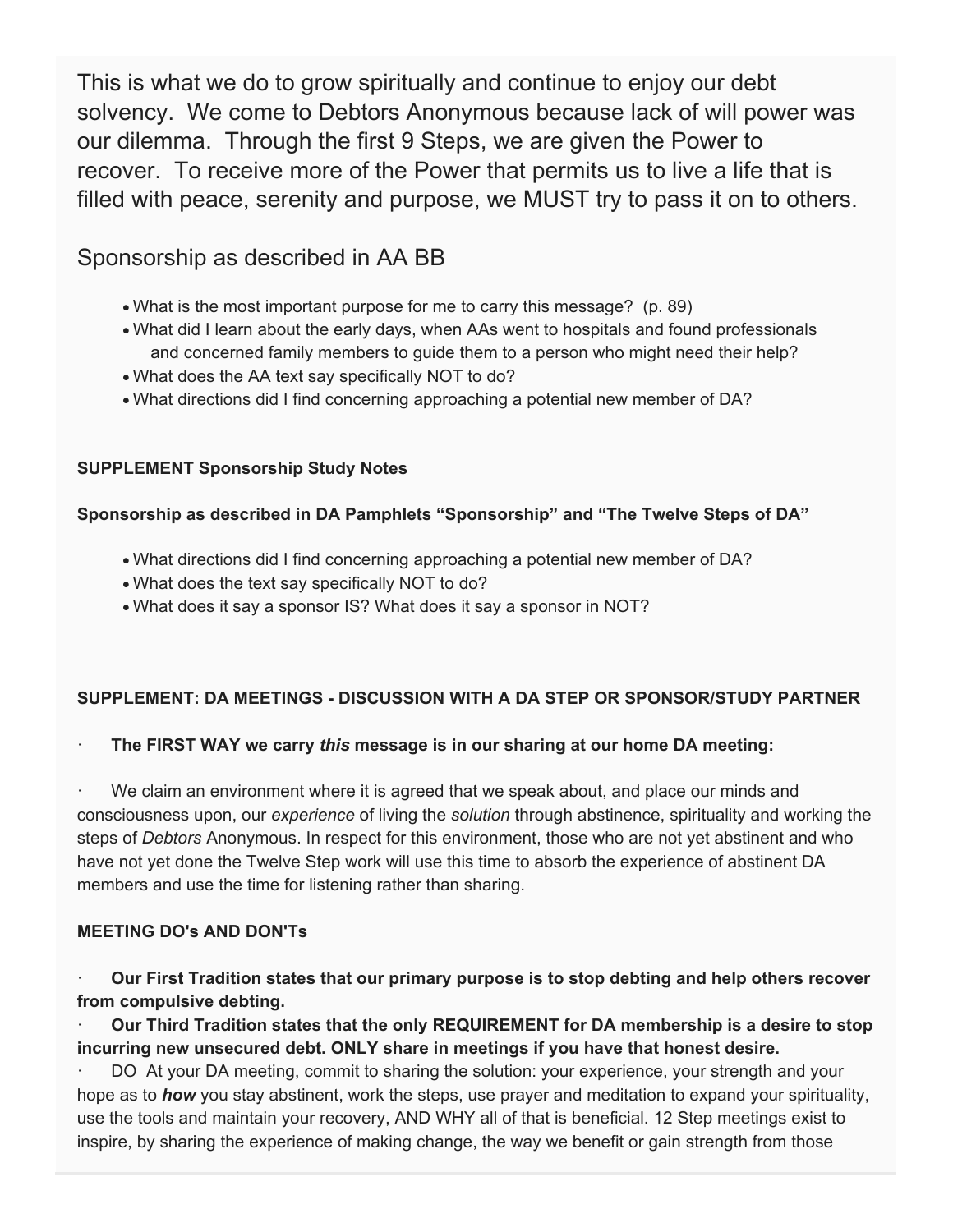changes, and the hope going forward that we can, with God's help, sustain these positive changes for good.

· DON'T At your DA meeting, refrain from emotional venting, confessing what you are not doing or sharing on outside issues. If you have an addiction other than compulsive debting, if you are not abstinent, or are not living the steps, refrain from rationalizing or sharing excuses why you are not doing the DA program. Save "the problem" for one-on-one phone calls to your sponsor or other trusted member of your DA posse. Also, even if others vent or share confessions in meetings, YOU avoid sharing in comiseration. DO Change the subject to the solution when it is your turn to share.

#### · **DO Carry this message to the meeting and save the mess for your sponsor.**

DON'T Treat your DA group like group therapy with no therapist. Addiction and compulsion are thinking problems, solved by a spiritual solution. While emotions may come up, 12 Step meetings' *primary purpose* are not a forum to dump negative feelings, but rather a place to share solution activities.

· **DO Just relax and gently** *listen* **in meetings, if you have no solution to share.** Absorb the DA concepts and, at the meeting's end, ask briefly for specific help with some 12 Step recovery tool or prayers if you are having challenges.

· **DO Celebrate anniversaries of length of abstinence. Only pick up birthday chips for amount of time abstinent from incurring new unsecured debt, NOT for length of attendance.**

# **SUPPLEMENT: Key Concepts for Sponsorship**

# **1. Put no block between the newcomer and Step Twelve.**

Get the newcomer to Step Twelve as quickly as possible, so he or she can experience the life-changing spiritual awakening that occurs as the direct result of taking the Steps. Assure the newcomer that our program of recovery will heal his or her compulsive debting. Show the newcomer that the process is simple, straightforward and that it really works.

#### **2. Call the newcomer.**

Demonstrate that you are there for the newcomer by checking in with him or her on a regular basis. Remember, the newcomer is very ill and scared and needs your encouragement and support.

# **3. Read the appropriate parts of the "Big Book" with the newcomer.**

The newcomer is in no emotional condition to read, let alone comprehend, the "Big Book" by him or herself. Therefore, read aloud and explain the appropriate parts of the book to the newcomer, specifically those 50 or so passages that pertain directly to taking the Twelve Steps. P 58-88. Do urge the newcomer to study this literature with you. *Carry this message* to the newcomer, rather than carrying the newcomer.

# **4. The healing is in the sharing not in the writing.**

Sit down with the newcomer and guide him or her through the Fourth Step inventory. If necessary, the first time, talk the sponsee through the column writing or even write the some of the inventory with the sponsee while he or she does the talking. This will help relieve any anxiety or apprehension the newcomer may have about this part of the program. The sponsor asks God to remove all criticism and listen to 5<sup>th</sup> steps with love, understanding and companionship.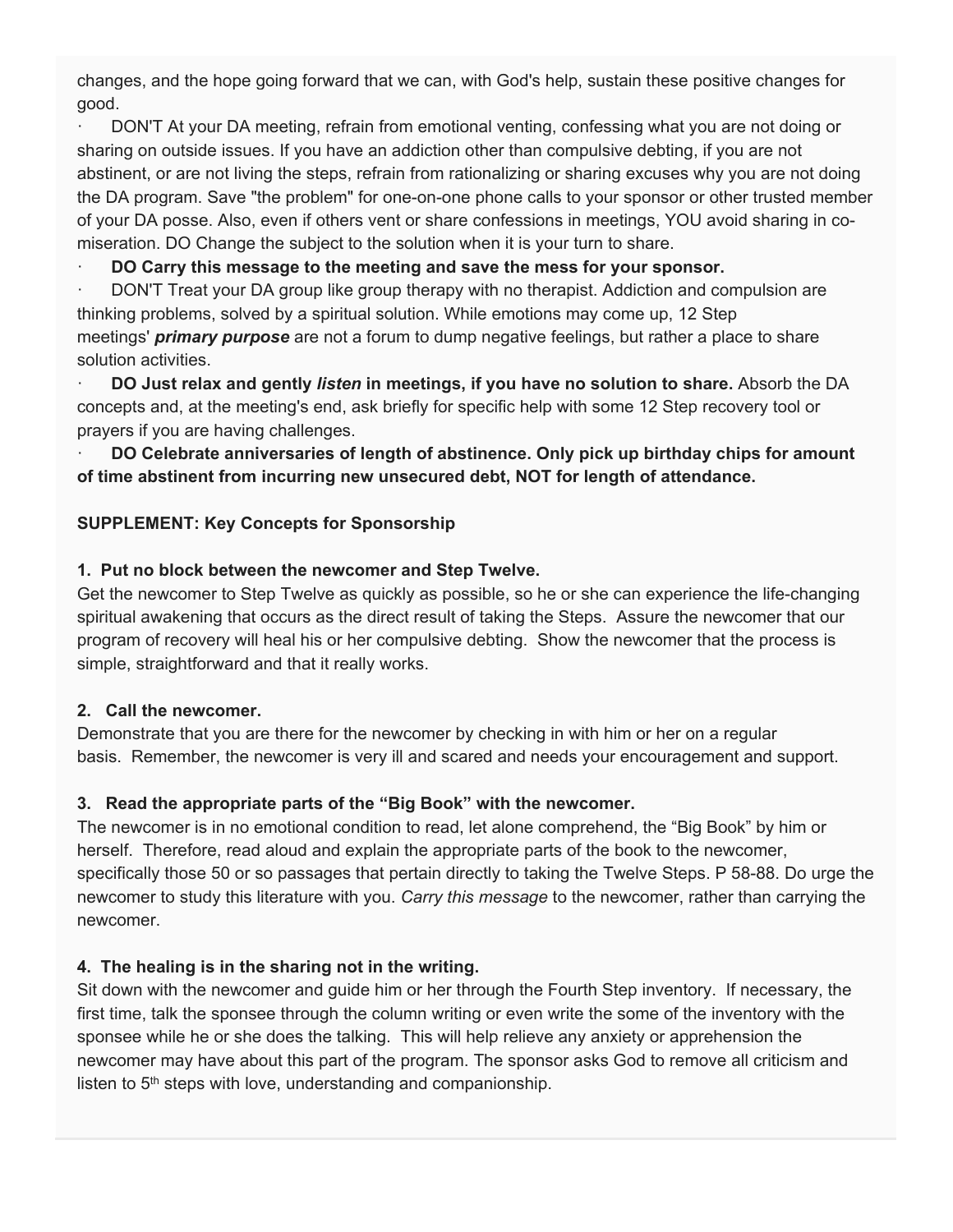**WHEN LISTENING TO A 5th STEP**: Before being the "another human being," hearing another member's inventory, *re-read LINE BY LINE pp 64-75 in the AABB*.

- The listener is an understanding guide, re-enforcing the purpose of the inventory, which is the removal of Blocks to God, reminding the partner/sponsee to follow the directions and pray the prayers.
- Being allowed to listen to another's inventory in a sacred honor. **In prayer, ask God** to have you be a conduit of God's love, understanding and compassion.
- *DO NOT EVER joke, judge, advise or criticize - NEVER, NOT EVER.*
- **A good guide** *just* **listens, gives the directions as indicated in the text in the form of questions, & reminds the protégée to pray the prayers after each item**.
- Also check in with Step Study facilitators or longer timer fellowship members for extra guidance on supporting and listening to 5th step work.

#### **5. Assist the newcomer with his or her amends.**

Work together on the amends of the newcomer. Be the first person the newcomer sees or calls after an amends is made. This is a great place to "Book-End," that is, call a DA member before and after a challenging task.

#### **6. Share guidance with the newcomer.**

Show the newcomer that you believe in and are practicing meditation & prayer on a daily basis. Read & Talk them through the precise directions in the Big Book on pages 58-88, especially step 10 + 11 on pp 84-88.

#### **7. Co-sponsor the next newcomer**.

Have the newcomer accompany you as you work with the next person. This way, the newcomer will gain confidence in his or her ability to guide others through the recovery process. Sponsoring is as simple as: LISTEN to the newcomers' story, SHARE some of your story, and then READ aloud the directions indicated in the literature, TAKE the steps, PRAY the prayers and USE the tools.

# **ACTIONS**

- **Share in meetings your availability for sponsorship. YOU ARE ANOINTED!**
- **If you have a sponsee or temporary sponsee, begin taking them through the literature. Consider using the latest edition of this study guide.**

# **ACTIONS carried over from previous sessions**

REVIEW the Action List from the previous session. Be current with that before going on to this week's Action List. *It is absolutely OK, really advisable to pick up where you left off.*

#### **PRAYER CARDS**

• On individual 3x5 cards, put each of the 3 daily prayers; consider making several sets -One set for by the bed, one for your wallet, your desk, vanity mirror, car or other place you frequently look.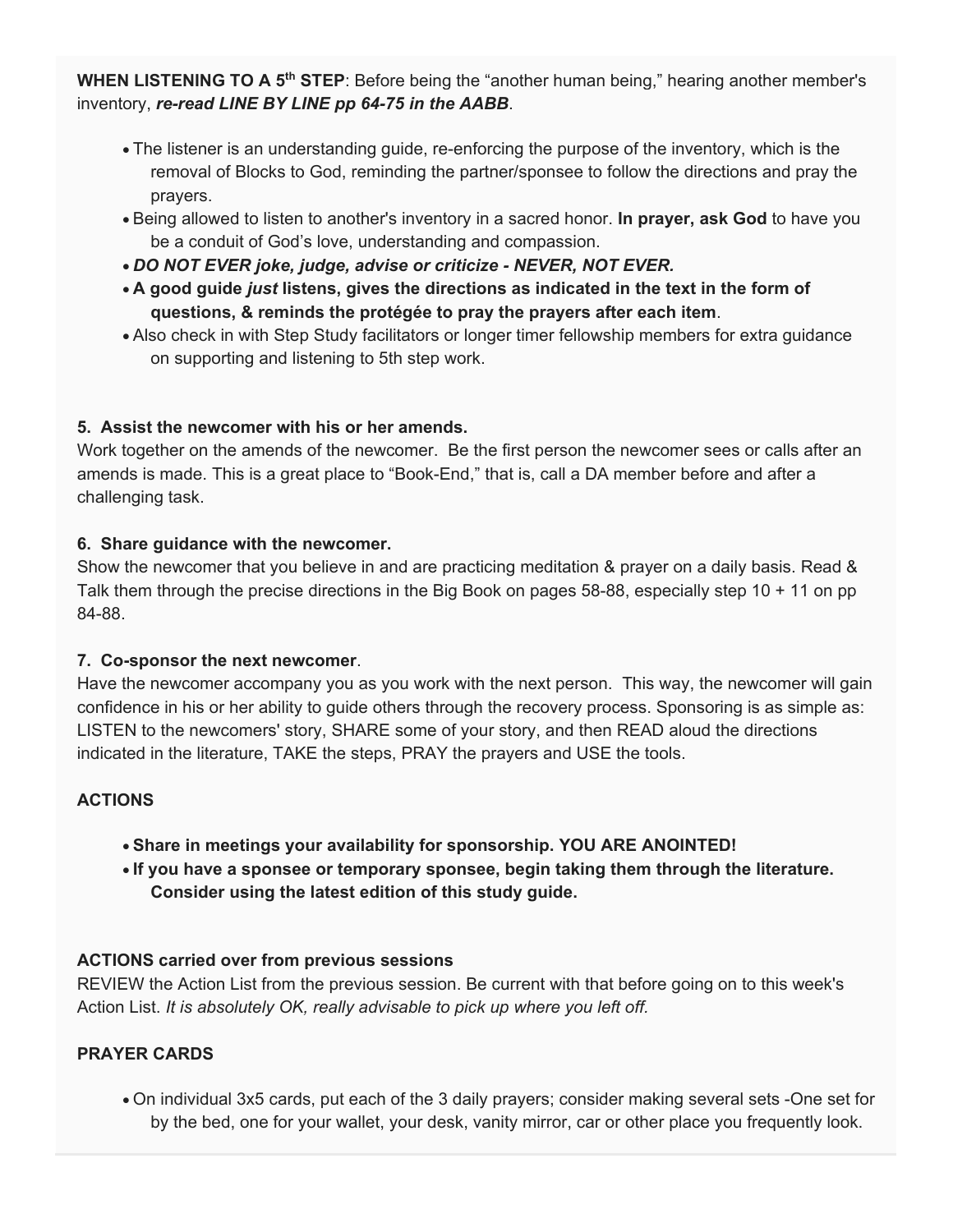- Add the resentment, fear and harms prayers to your prayer cards**.**
- Add the 6th Step Prayer for willingness and the 7th step prayer of AA/DA for the character defects to be removed to your prayer cards.
- Add the Step 8 & 9 prayers for willingness to make amends to all persons harmed
- Add the 10th Step Daily Prayers to your cards.
- **Add the 11th Step Prayers to your cards.**

# **DAILY**

- One Day at a Time Abstain from New Unsecured Debt (consider setting a date for your last unsecured debt or your DA Birthday).
- Call a DA member. Ask for support maintaining your DA program work, **especially 4th step writing.**
- Read from a piece of DA or AA Literature
- Answer the study questions as indicated
- Keep a spending record as you spend
- Every morning: Pray for willingness to work your DA program
	- o Pray the Serenity Prayer
	- o Pray BOTH the Third Step Prayers, AA's p 63 and DA's p 19
	- o Pray the resentment, fear and harms prayers as needed, as they apply.
	- o **Pray the 6th Step Prayer for willingness**
	- o **Pray both 7th step prayers for the character defects to be removed (AABB p 76:2; DA 12x12x12 p 33)**
- Pray for willingness to make amends to all those you have harmed (AABB, p 76:3)
- **CONTINUE TO REVIEW** YOUR 8th STEP AMENDS LIST
- **As you make ongoing amends keep praying the STEP 9 PRAYERS IN THE AABB:** (BB p 79:1) (BB p 80:1 & 4) (BB p 82:1) (BB p 83:1)
- Make appointments and begin making your low to medium stress amends.
- **Read pp 86-88 in the AA Big Book every morning.**
- **Pray the 11th Step prayers every morning AABB pp 86-88.**
- Pray these all through the day and consider carrying your prayer cards with you.
- **Meditation - try for 5-20 minutes but start at 1 minute if that is your best.**

#### **Try to add meditation minutes each day until you are regularly at 20 min per day.**

- Take Step 10 inventory before bed on a nightly basis **w/ PRAYERS in AABB** (p 84:2, p 85:1-2, p 86:1)
- ADD OTHER AMENDS TO THIS LIST AS THEY COME UP
- PRAY FOR WILLINGNESS TO MAKE AMENDS TO THEM ALL

#### **Continue meditation with your morning prayer time**

Spend some time on the READINGS in this study each day as you can, at least 15-20 min or more. *Let whatever amount of time you have be good enough. Keep coming back.*